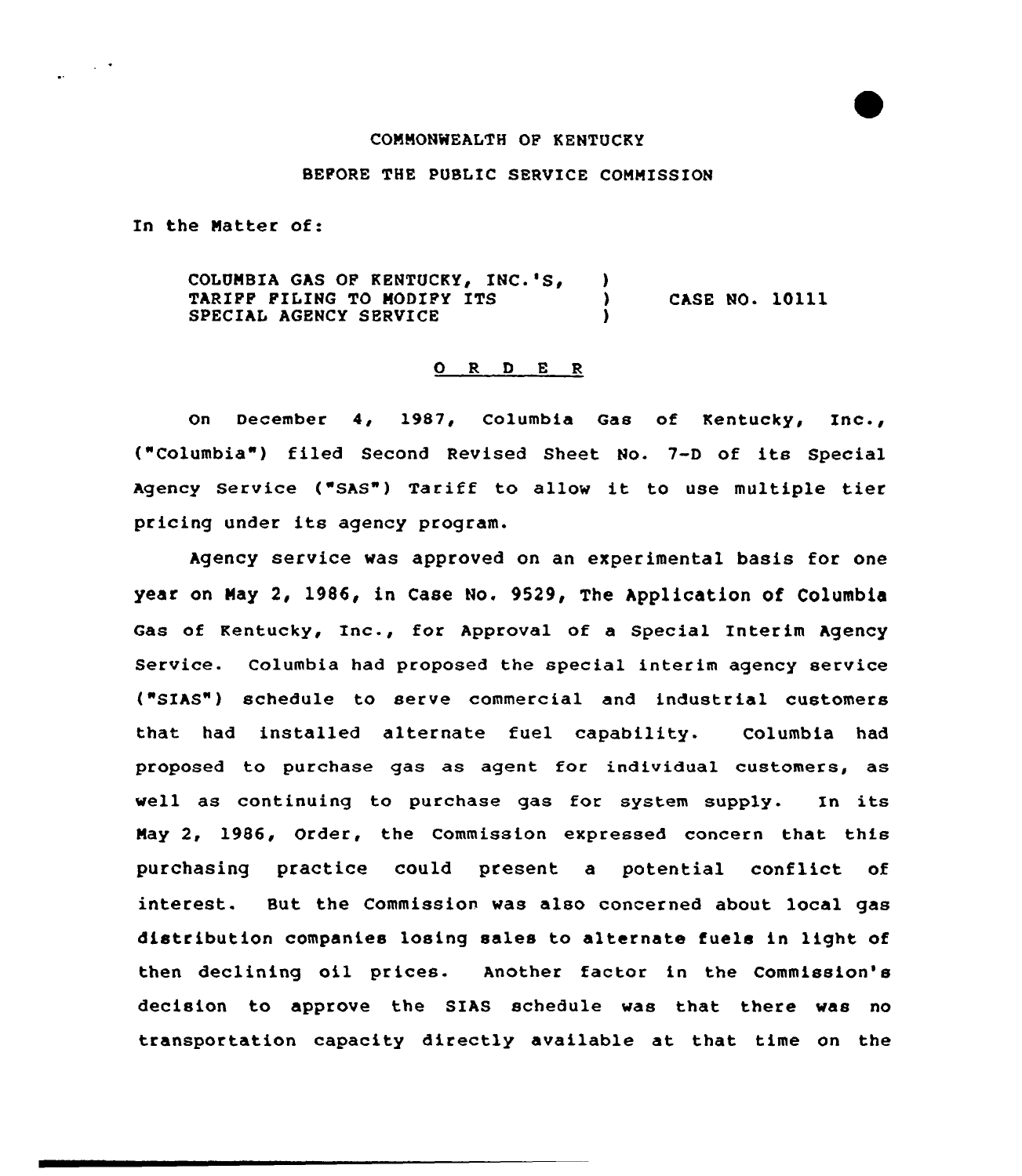Columbia Transmission system for commercial and industrial customers in Kentucky. Thus, Columbia's transportation service, Schedule DS, could not provide adequate service to compete with alternate fuels. The Commission expressed its concern that any price reduction to retain individual customers not be so great as to eliminate the benefit to the system of retaining the load. Columbia's proposal to charge SIAS customers a commodity rate no less than that of the highest portion of Columbia's shopping volumes vas considered a potential safeguard against conflict of interest problems.

 $\Delta \sim 0$ 

 $\bar{z}$ 

بالمناسب

Columbia began selling gas under the SIAs schedule in June 1986. Beginning in Pebruary 1987 Columbia separated its SIAS pricing into two tiers. Tier 1 was to compete vith <sup>42</sup> oil and Tier <sup>2</sup> was to compete with all other alternate energy sources. Tier <sup>2</sup> prices were lower than Tier 1 prices and in at least tvo months were below the cost of agency supply gas. The weighted average of Tier l and Tier <sup>2</sup> prices was always above the cost of agency supply gas.

On April 28, 1987, the Commission reopened Case No. 9529 to consider extending the SIAS schedule beyond its Nay 2, 1987, expiration date- On September 30, 1987, the Commission approved the nOv Special Agency Service ("SAS"} schedule. The September 30, 1987, Order eliminated the expiration date of the schedule, extended the agency service to customers vho would otherwise bypass Columbia's system and take gas from another supplier and approved the relaxing of other tariff provisions. In its Order, the Commission did order Columbia to cease using two-tier pricing

 $-2-$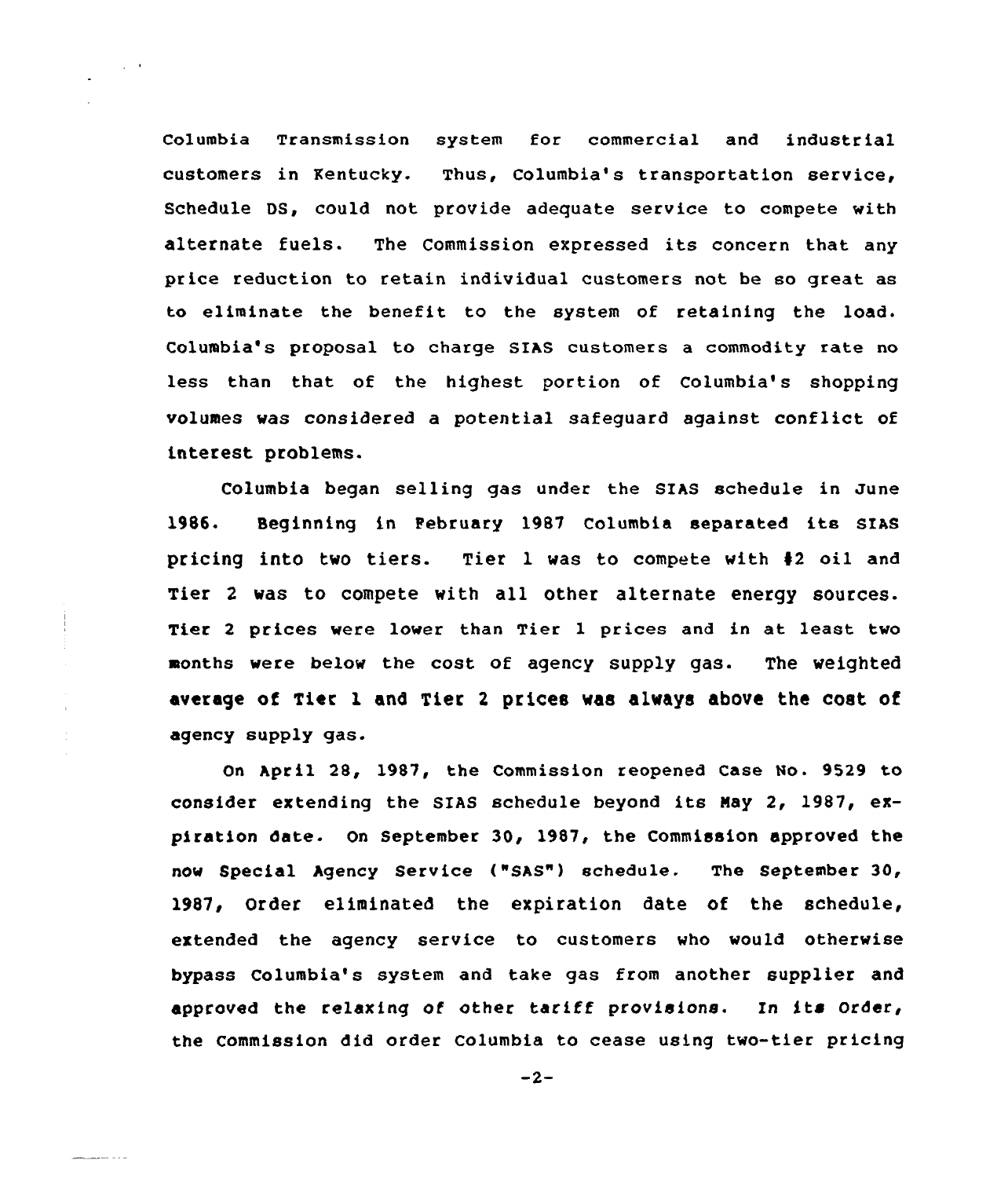and expressed certain concerns regarding two-tier pricing. Columbia's two-tier pricing scheme could result in marginal revenues falling below marginal gas costs. Tier <sup>2</sup> sales provide marginal revenues. They are sales that would not be made at system prices or even at reduced Tier 1 prices. The marginal gas costs are the most expensive of the agency purchases. System purchases are to be made first and include the lowest cost spot market volumes, agency purchases are then to be made at higher spot market prices. To the extent that Tier <sup>2</sup> prices and, thus, marginal revenues fall below the marginal cost of gas, the agency fee contribution to the system customer will be reduced.

Columbia, in its application in this case, asked to be allowed to assign the least expensive agency gas supplies to the customers with the least expensive alternate fuels. without authority for multiple tier pricing, Columbia said it would price all agency sales at a price to maximize throughput. Given Columbia's pricing to maximize throughput, multiple tier pricing will produce greater revenues and agency fee contribution to system ratepayers than uniform pricing.

After reviewing the record in this case and being advised, the Commission is of the opinion and finds that:

1. Multiple tier pricing may provide greater agency fee contribution to other system ratepayers than single level pricing. Nultiple tier pricing should be approved and Columbia should attempt to maximize the benefit from agency sales to other system ratepayers.

$$
-3-
$$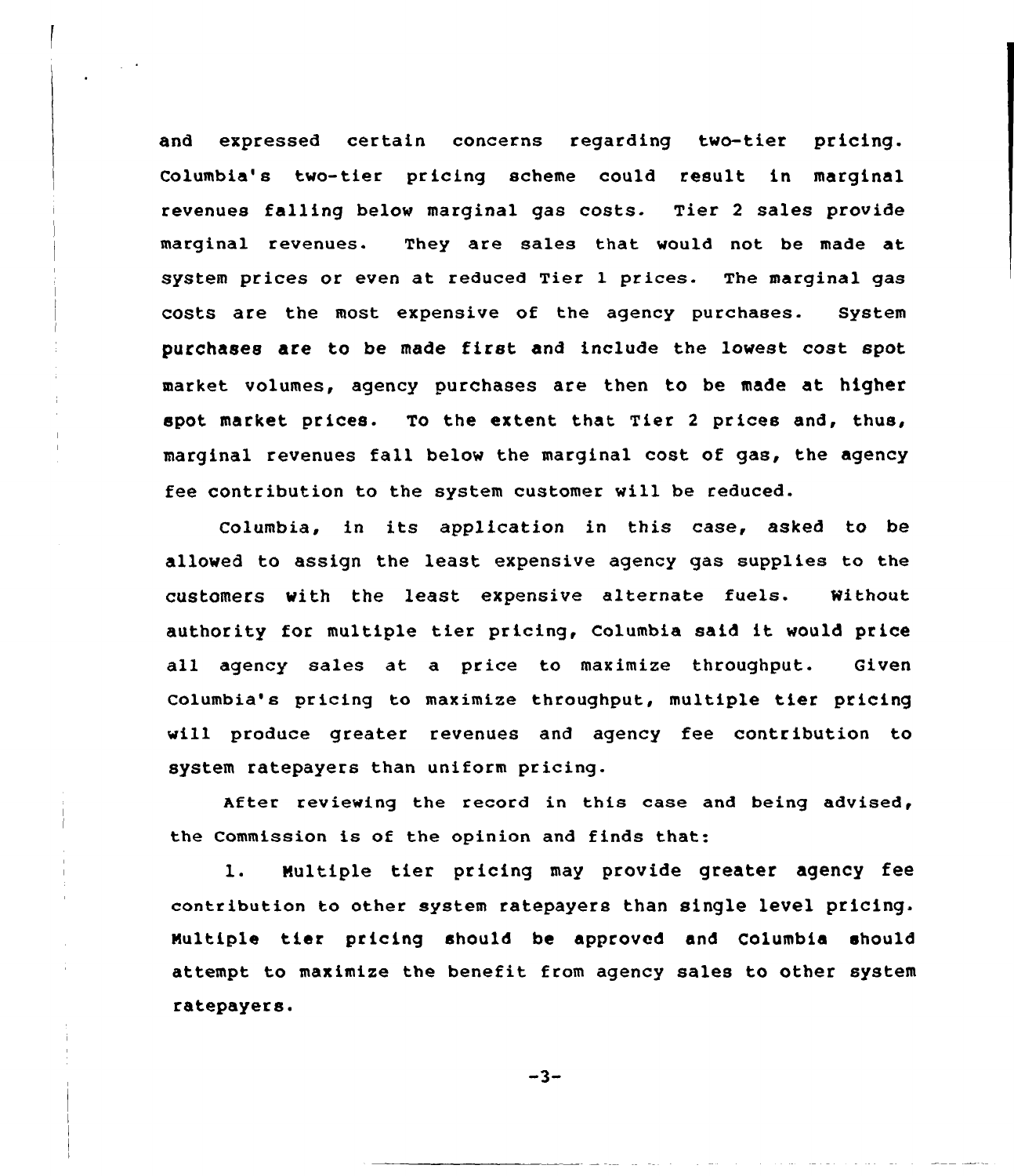2. No sales should be made under the SAS Tariff at a price less than the most expensive of the agency purchases plus the required agency fee. Under any multiple tier arrangement, the lowest cost agency gas supplies should be assigned to the highest price agency sales and the highest cost agency gas supplies should be assigned to the lowest price agency sales. This may provide a minimal safeguard against cost reductions to retain load that are so great as to eliminate any benefit to system ratepayers Of retaining the load.

3. Columbia should file monthly reports detailing the operation of the SAS schedule, including customers participating, their alternate fuels and prices per mmbtu, volumes nominated with price per Ncf and per mmbtu, volumes delivered with price per Ncf and mmbtu, agency fees billed, related transportation revenues and prices, reconciliation of nominations and deliveries and all spot market purchases broken down by supplies and price and allocated to system and agency sales. At the end of each quarter, the report should include an estimate of the costs to provide the SAS service and support for that estimate.

4. The Commission has approved several flexible rate schedules to give Columbia reasonable tools to meet alternate fuel competition and the threat of physical bypass. These schedules include Rate Schedule DS, Delivery Service, Rate Schedule APDS, Alternate Fuel Displacement Service, and Rate Schedule SAS- The Commission is concerned that the operation and interaction of these tariffs work to the benefit of the general body of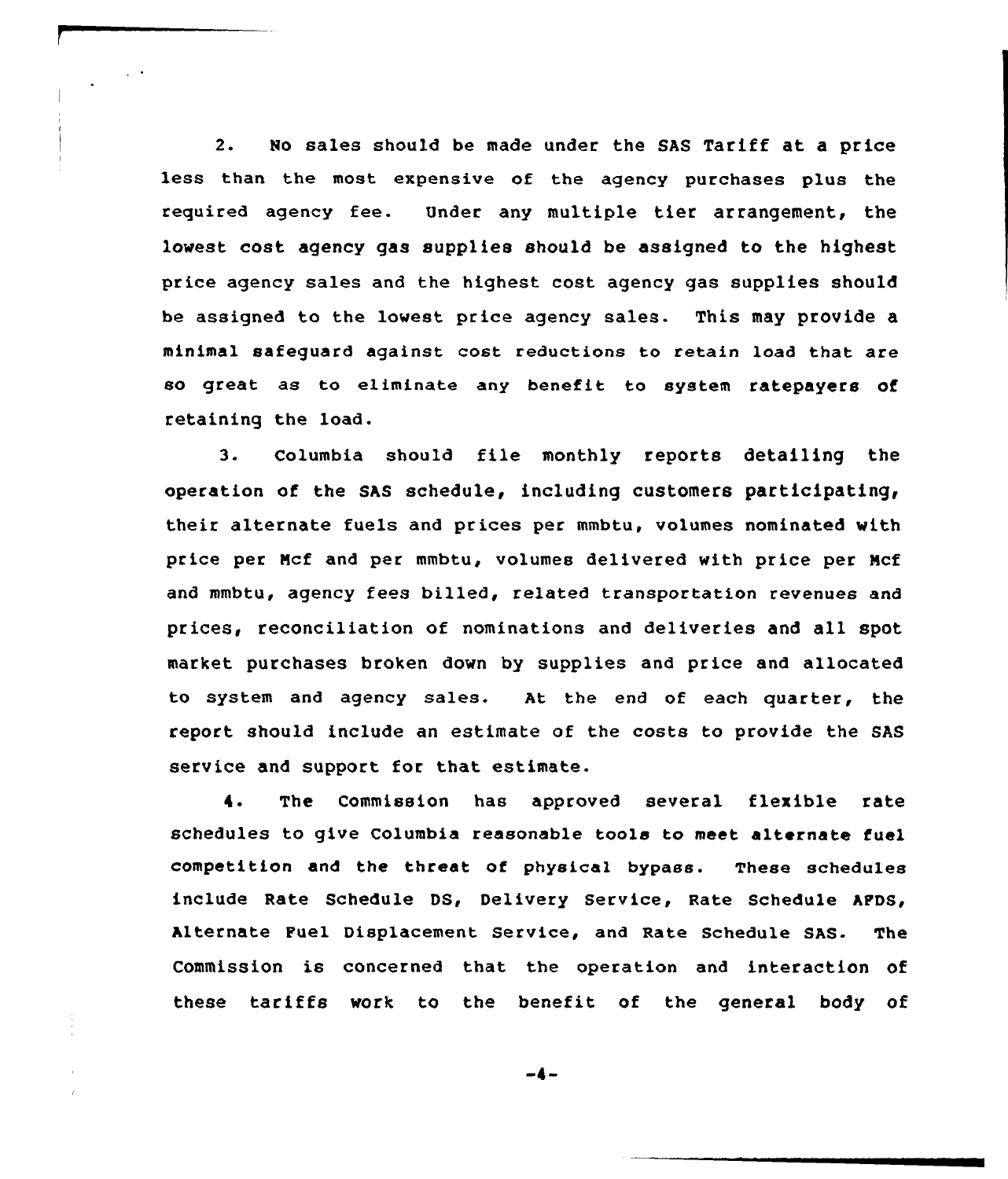ratepayers. Therefore, Columbia should include the following information in its Rate schedule sAs monthly reports:

a. Por all sales to customers with No. <sup>2</sup> fuel oil as an alternate fuel, a comparison of the SAs rate charged to the AFDs rate and support for differences.

b. Por all situations where transportation rates are flexed for SAS customers, integrated support for the levels of the SAS rate and the flexed transportation rate.

5. Columbia should file <sup>a</sup> summary report of the operation of the SIAS and SAS schedules from inception to date including all types of information listed above in Findings 3 and 4.

IT IS THEREPORE ORDERED that:

Ē

1. Columbia's proposed SAS, Special Agency Service, schedule be and it hereby is approved, subject to the pricing restrictions set out in Finding 2.

2. Columbia shall file with this Commission monthly reports including such information as found reasonable herein.

3. Within 30 days of the date of this Order Columbia shall file with this Commission a summary report of the operation of the SIAS and SAS schedules including such information as found reasonable herein.

4. Within 30 days of the date of this Order Columbia shall file with this Commission tariffs for Special Agency Service as authorized herein.

 $-5-$